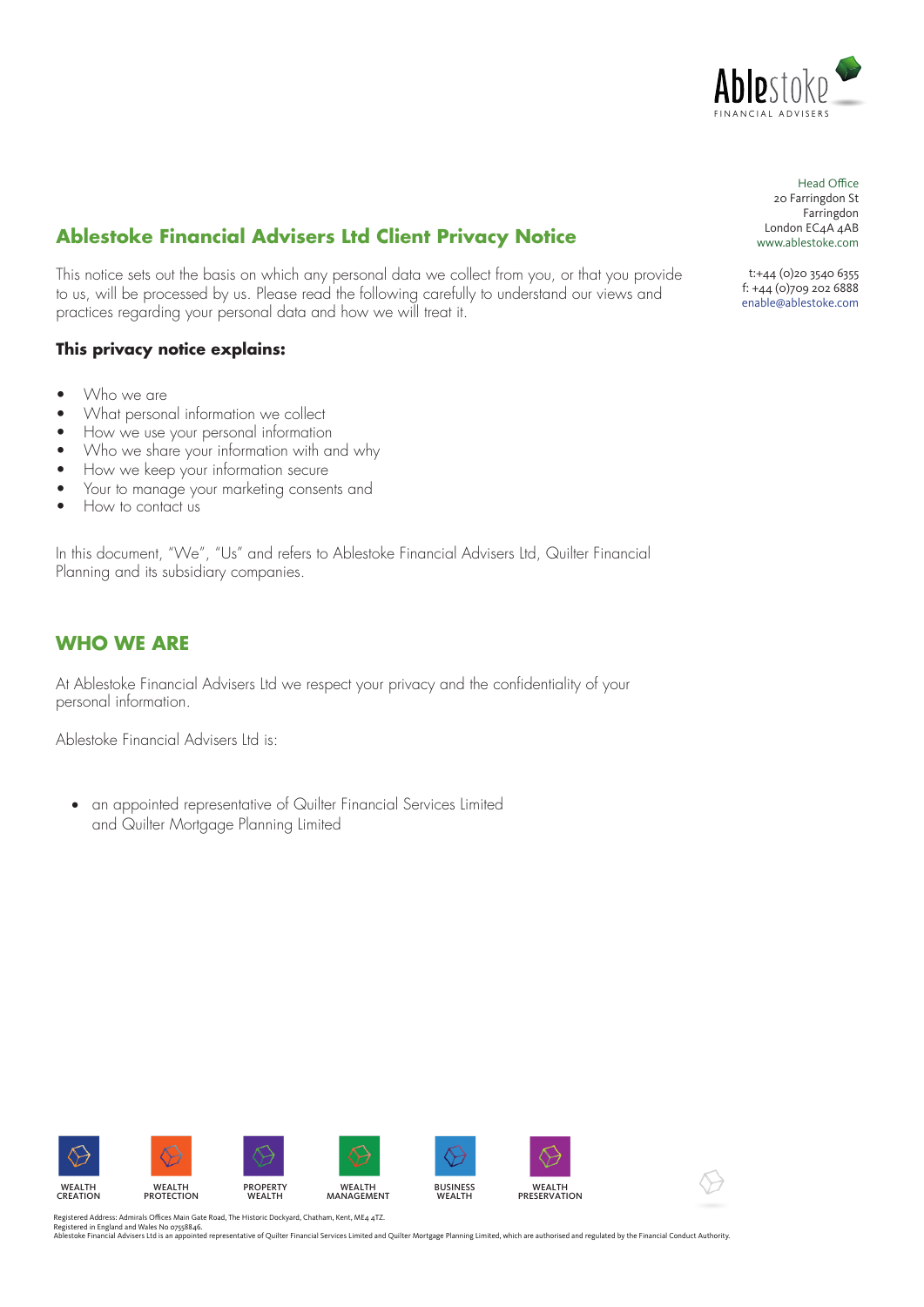

Ablestoke Financial Advisers provide financial planning solutions and advice through experienced and qualified advisers based in the UK.

Currently, Ablestoke Financial Advisers and Quilter Financial Planning (Quilter) jointly determine the purposes and means of processing personal client data relating to giving advice. This means we're joint data controllers for these core advice giving activities and therefore responsible for managing this client data and ensuring compliance.

However, Ablestoke Financial Advisers is solely responsible for some activities, for example any direct marketing that we undertake.

We will comply with relevant data protection law. Such laws require that the personal information we hold about you must be:

- Used lawfully, fairly and in a transparent way;
- Collected only for valid purposes that we have clearly explained to you;
- Relevant to the purposes we have told you about and limited only to those purposes;
- Accurate and kept up to date;
- Kept only as long as necessary for the purposes we have told you about; and
- Kept securely.

## **Your rights**

We try to be as open as it can be in terms of giving people access to their personal information and therefore have outlined your rights below

You have the right to ask us:

- whether we are processing your personal information and the purposes (the right to be informed) – this is delivered through 'fair processing information' such as this Privacy Notice;
- for a copy of the personal information that we hold about you (the right of access);
- to update or correct your personal information (the right to rectification);
- to delete your information (the right to erasure); and
- to restrict processing of your personal information where appropriate (the right to restrict processing).

In certain circumstances you also have the right to:

- object to the processing of your personal information (the right to object);
- object to automated decision making and profiling (the right not to be subject to automated decision-making including profiling); and
- request that information about you is provided to a third party in a commonly used, machine readable form (the right to data portability).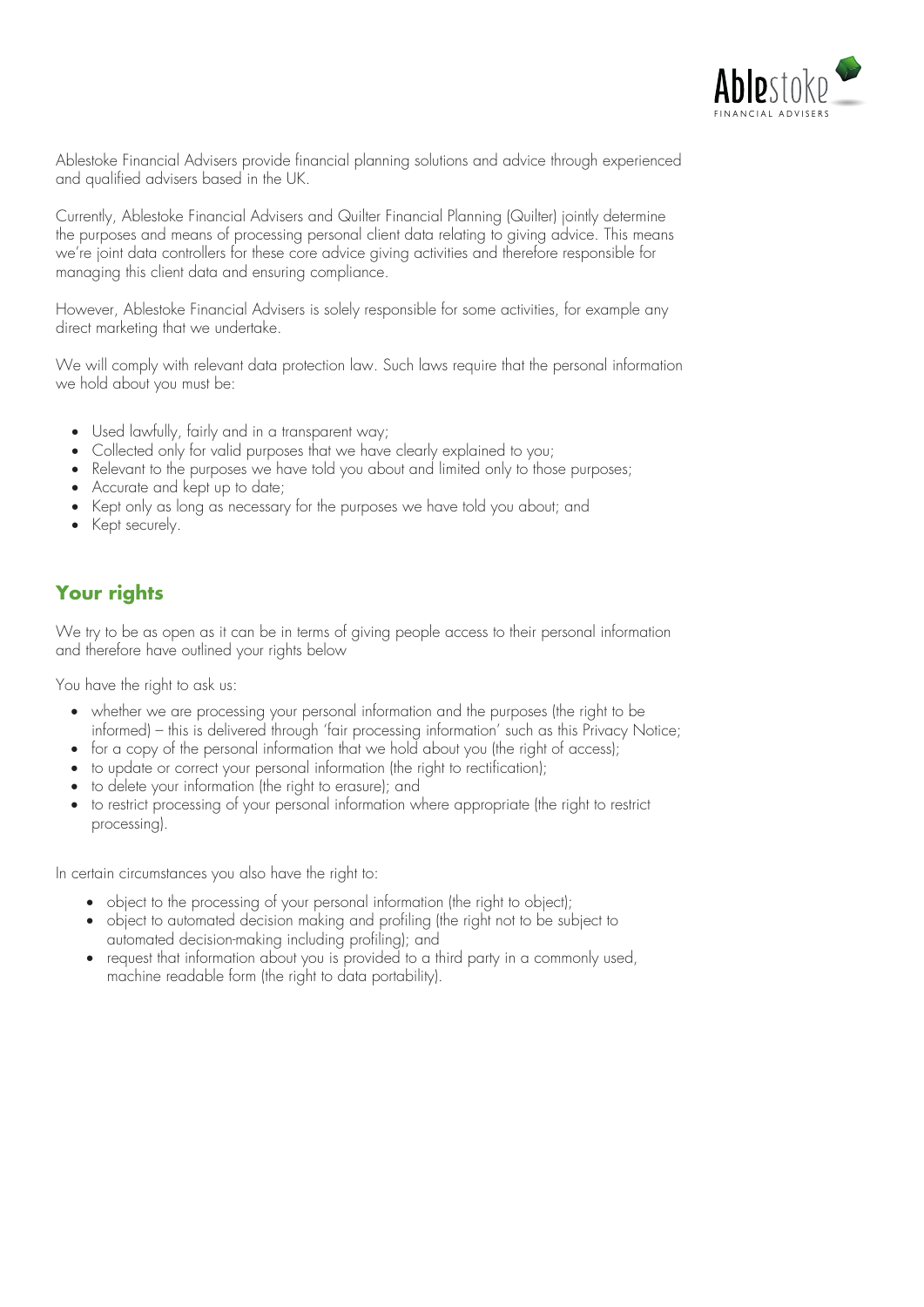

# **Exercising your rights**

For information about your individual rights, including how to correct, restrict, delete, make changes to your personal information or if you wish to request a copy of the personal information we hold about you, please contact us by emailing us at QFPDataGuardian@quilter.com.

[More information about your data protection rights can be found on the Information](https://ico.org.uk/your-data-matters/)  Commissioner's Office (ICO) website. as well as on other regulators' websites.

If you would like to write to us, our postal address for data protection matters is:

The Office of Data Protection Quilter Financial Planning Senator House 85 Queen Victoria Street London EC4V 4AB

However, we have adopted a flexible model for working so please note that written communications will take longer to respond to.

## **Further information**

This privacy notice was drafted with brevity and clarity in mind, however further information can be obtained by contacting us using the details in the "How to contact us" section. More information about your data protection rights can be found via:

• [UK Information Commissioner's Office \(ICO\)](https://ico.org.uk/your-data-matters/)

## **What personal information we collect**

Personal data means information by which you may be personally identified directly or indirectly.

We collect certain personal information about you, this includes your name, address, or phone number and other information. We collect this information about you when you:

- Use our website and secure online services;
- Complete a fund application;
- Apply for and receive our services;
- complete our application form;
- Visit a financial adviser; and
- Register to receive one of our newsletters, communications or attend an event organised by Us.

The type of personal information we collect will depend on the purpose for which it is collected and may include

• Information about you to help identify you and manage your relationship with Quilter and, in some circumstances, as required by our regulators (e.g. Account number, Customer ID or Number, Name, Address, Age / Date(s) Of Birth, Dependents' Details, Tax ID, National Insurance Number, Identity Check Information (e.g. Mother's Maiden Name, Name of First Pet), Email Address(es), Marital Status, Name(s), Postcode, Telephone Number(s), Title, Gender);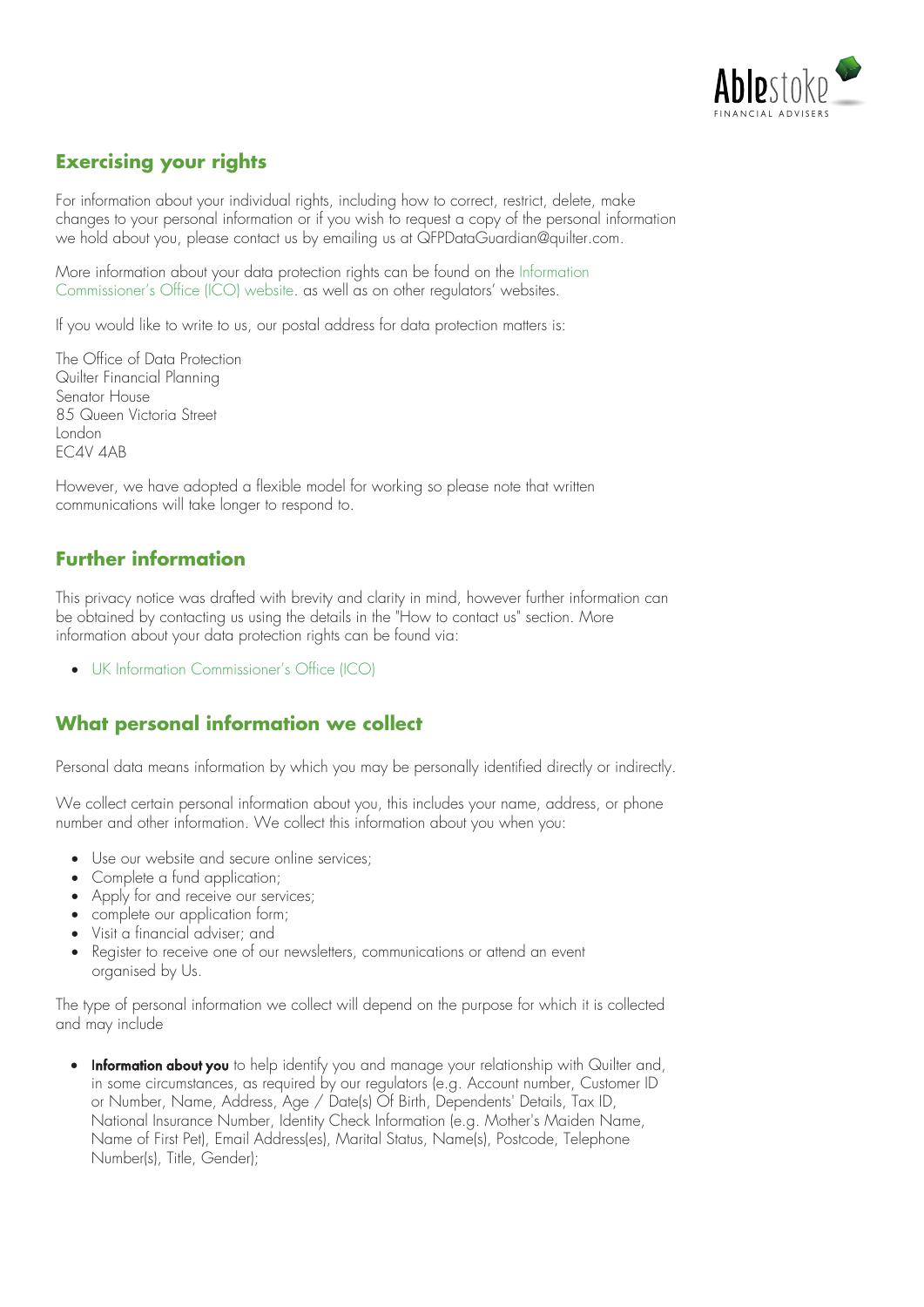

- Information about your account with us (e.g. Past engagements with Quilter, Personal Preferences, Marketing Preferences, Policy and investment information, etc);
- Copies of documentation (e.g. statements, letters, copies of official documents (e.g. passports, driving licences, etc));
- **Economic and financial information** (e.g. credit card numbers, bank details, Past investment performance, etc and information pertaining to County Court Judgements (CCJs) and any debt history);
- Investment preferences (e.g. your views and preferences around portfolios in which to invest. or not to invest in which may indirectly reveal some religious, political or philosophical views that you hold);
- Audio and visual information when we are recording interactions with you, or when you visit one of our premises (e.g. call recordings or Closed Circuit Television);
- Employment and educational information (e.g. employer details, relevant professional qualifications, etc);
- Marketing / Communications Data (e.g. Information relating to Marketing and External Communications (e.g. Marketing Campaigns, Opt In Information, etc));
- Lifestyle, Health and Medical information for you, your family and other parties with a material interest in the product(s) (e.g. specific illness, smoker, disability, gender reassignment);
- Relationship Information (e.g. information relating to other parties directly associated with your policy (e.g. dependents, beneficiaries, trustees, etc); and
- Complaint Information (e.g. Complaint Details, Complaint Description, Complaint Details, complaint Type, Reason/Details of the complaint),

We collect personal information directly from you. For example, we ask for personal information at the start of our relationship (e.g. when you apply for a policy or service) and in subsequent communications in order to manage our relationship.

If we provide a service to your employees or a scheme, then personal data in relation to those employees or members of the scheme isn't processed by Us as part of the standard corporate advice process. This information is normally provided directly to the product provider.

In limited circumstances, we may need to collect employee personal data, and where we do, we act as data processer and it's therefore provided to Us by yourself, with the knowledge and consent of your employees.

Where we provide our services to trusts, we collect the personal information listed for the settler, beneficiaries and trustees of that trust. Where we provide our services to companies we may collect personal information for Directors, Shareholders and Beneficial Owners of the company. Where we provide our services to charities, we may collect personal information about the trustees or directors of that charity.

We may also collect information about you from other sources such as:

- another agent (if you have one);
- external third parties (e.g. credit reference agencies to verify your identity and to check financial soundness); and
- from Cookies. (Cookies are small text files that are placed on your computer by websites that you visit. They are widely used in order to make websites work, or work more efficiently, as well as to provide information to the website owners). To learn more about information collected through cookies, please click [here](https://www.quilter.com/important-information/cookie-notice/?Region=uk&Role=cust).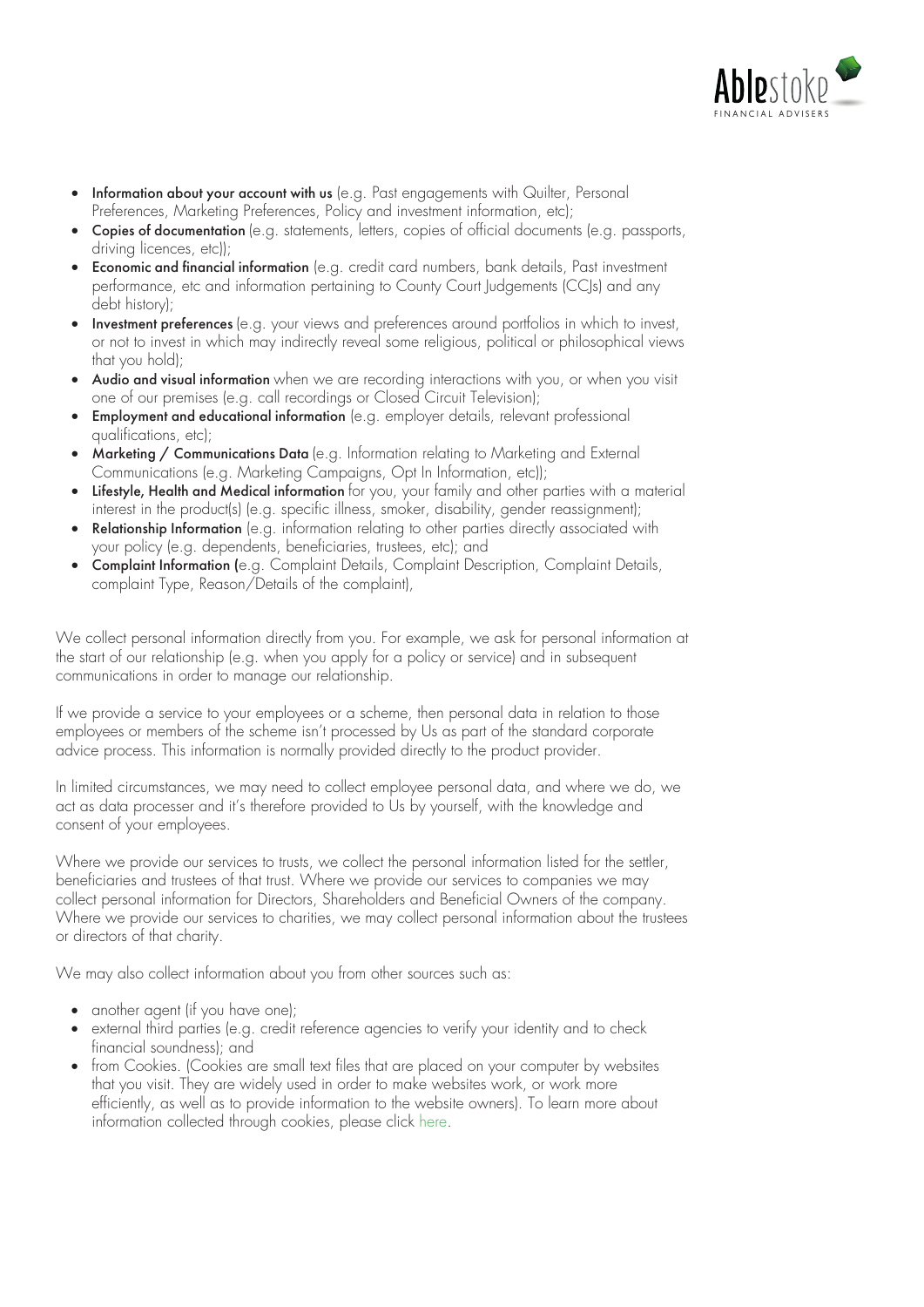

## **Data Retention**

We keep your personal information only as long as is necessary for the purpose for which it was collected, or for legal or regulatory reasons. Personal information will be securely disposed of when it is no longer required in accordance with our Personal Data Retention Standard.

Advice data is retained for 50 years to meet our regulatory requirements

## **Special category data and criminal conviction data**

We may also gather more sensitive personal data, called special category data, for example, as part of recruitment. This type of data can include racial or ethnic origin, genetic or health information or sexual orientation. The processing of some of this data is necessary for us to fulfil the obligations on us. In such cases, we will always explain this during the process and explain what information we require and why it is needed. Where we do require it, we will always seek your consent. Special category data will always be processed and stored securely.

Where it is necessary, we may also collect information relating to an individual's criminal convictions. If this is the case we will explain what information we require, why it is needed and where required, will ask you for consent.

#### **Cookies**

We also collect information about you from other sources. For example, our website automatically collects information from your computer using "cookies" which provides us with limited personal information. Cookies are small text files that are placed on your computer by websites that you visit. They're widely used in order to make websites work, or work more efficiently, as well as to provide information to the website owners.

• You can choose not to accept any non-essential cookies for your interactions, however, in a few cases, some of our website features may not function as a result.

More information about the cookies we use on our website can be found [here.](https://www.quilter.com/important-information/cookie-notice/)

### **How we use your personal information**

We process your information for the following purposes.

- To perform our contract with you and to support and maintain that relationship. This includes the following:
- assessing and processing an application for our services;
- providing our products and/or services to you, including the management of our relationship with you, your firm;
- carrying out transactions you have requested or on your behalf;
- monitoring or recording communications (such as telephone and video calls) with you to resolve any queries or issues and also for training and quality purposes and, in some cases to comply with regulatory requirements;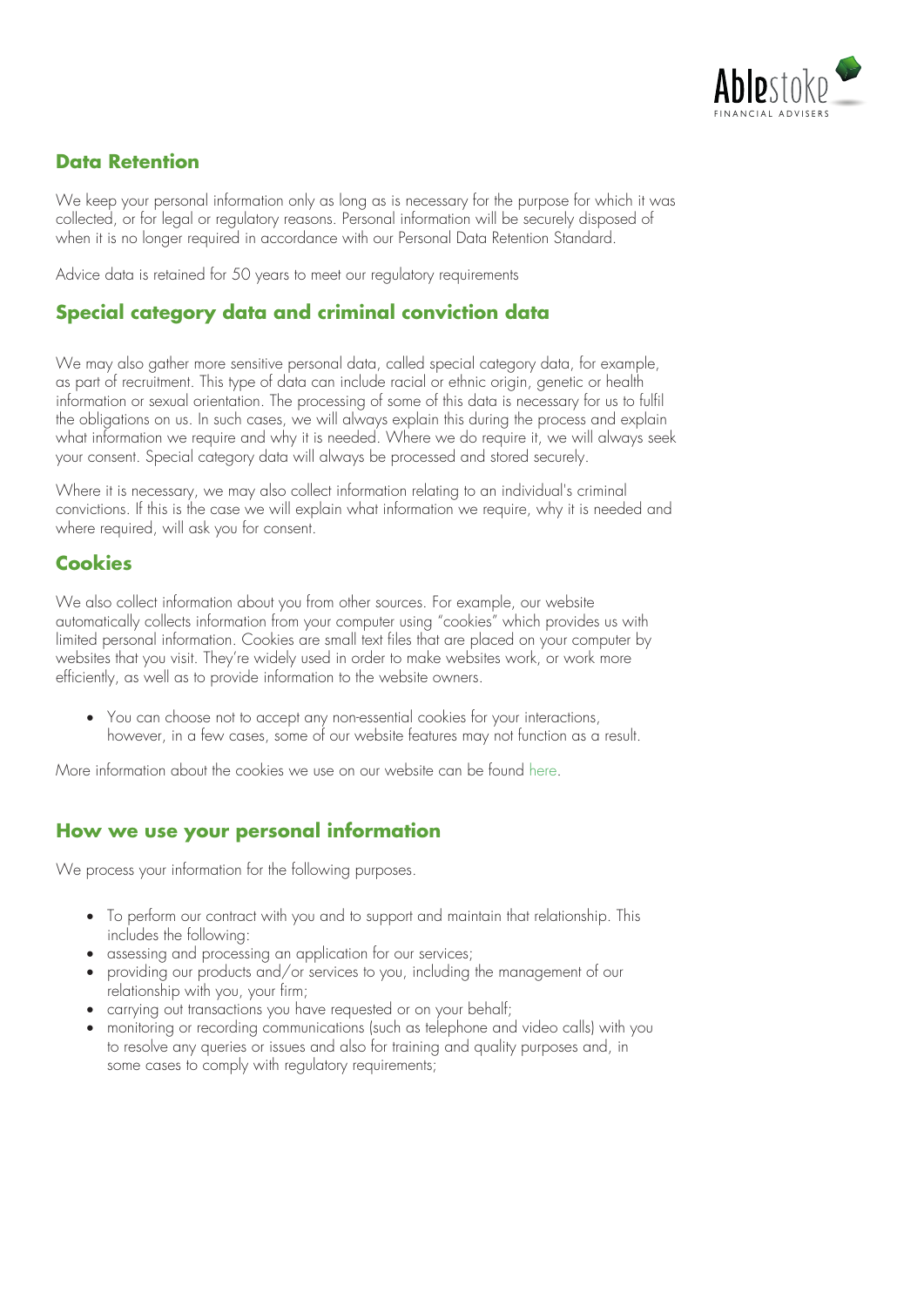

- assessing your application for products (using automated decision-making tools when necessary);
- ensuring that a firms operation meets our expectations, and those of our regulators (such as undertaking audits and investigations into network activity);
- record keeping in order to ensure our products and/or services operate within the law and relevant regulatory requirements;
- providing other services (e.g. enhanced due diligence, underwriting, reinsurance, data hosting, online services, and payments or reporting of any tax or levy).
- To comply with legal and regulatory requirements. These requirements include the following:
- confirming your identity for security and regulatory purposes;
- detecting and preventing fraud, money laundering, terrorist financing, bribery or other malpractice;
- to meet tax reporting obligations such as Common Reporting Standards (CRS) and the US Foreign Account Tax Compliance Act (FATCA); and
- to fulfil our data protection obligations.
- For specific business purposes to enable us to provide you with appropriate products and services and a secure experience. Our business purposes include the following:
- verifying your identity for security purposes;
- sending marketing communications to you which you have opted into receiving, or which are related to similar products or services, or which we think may interest you based on the relationship you have with Us or other companies in our group;
- enhancing, modifying and personalising our services for your benefit;
- to undertake Profiling activities;
- providing communications which we think will be of relevance or interest to you;
- audit and record keeping purposes;
- enhancing the security of our network and information systems;
- maintaining effective management systems including internal reporting to our parent company and other members of our corporate group;
- ensuring the integrity of our systems (for example, during final stages of testing where it is necessary to use real data to ensure that any system improvements do not interrupt business or corrupt the data);
- providing reports and other communications to you where we are required to do so; and
- customer satisfaction research, statistical analysis and wider market research to capture the views and opinions of our customers.

We may also process your personal data as part of an acquisition or sale. Should this happen, you'll be notified about any change to processing or data controller arising as a result of this activity.

You have the right to object to us processing your personal information for some of the business purposes listed above but, if you do so, this may impact on our ability to provide some or all of our services to you.

We won't process your employee's data for the business purposes above. Our contractual relationship is with you and therefore any processing of data for business purposes will be undertaken with your data, not your employee's.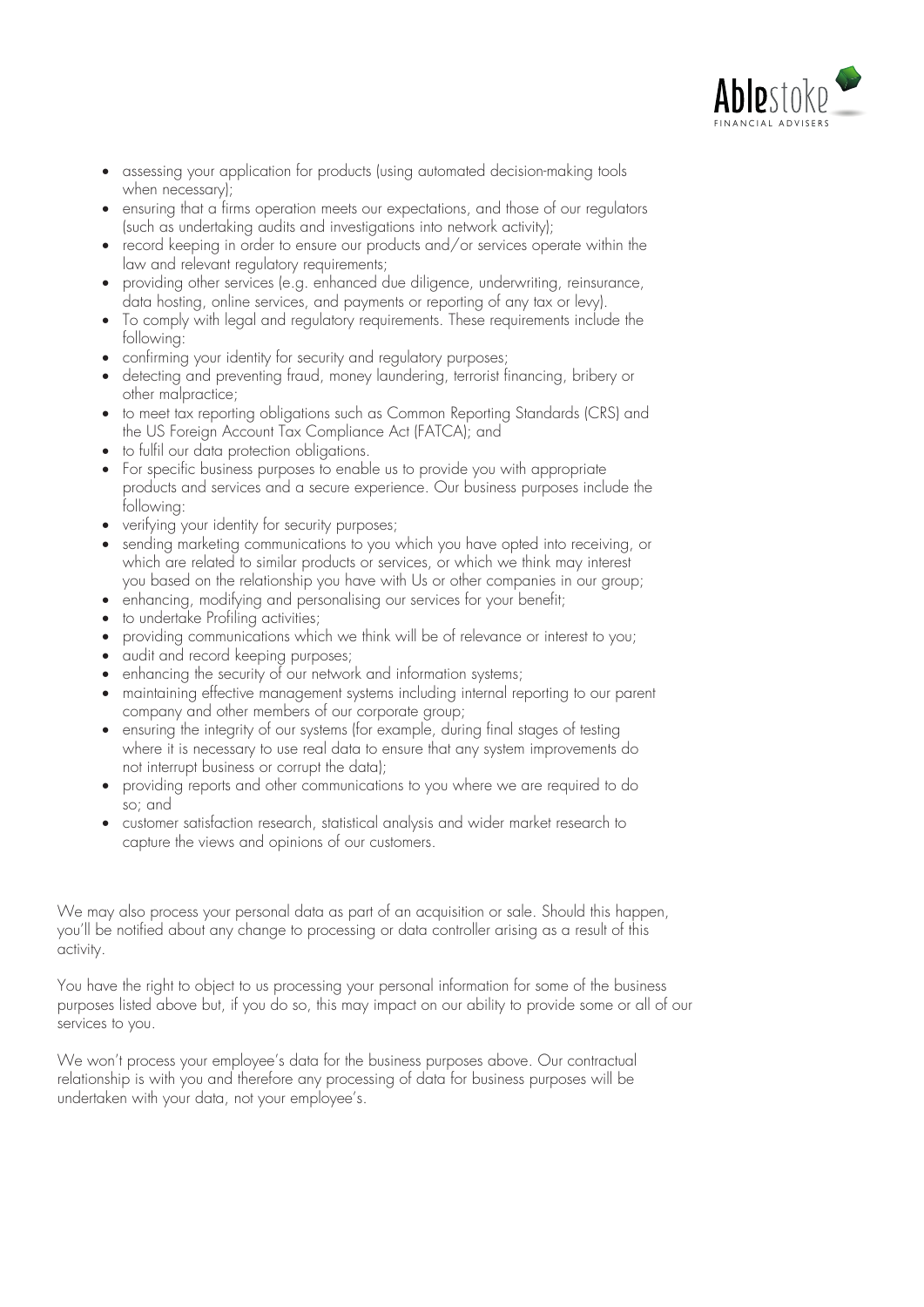

## **Profiling**

Profiling involves the use of basic identifiers about you such as your name and address and matching this with information from Experian Marketing Services to create demographics and infer customer 'types'. This helps us define groups based on factors like interests, age, location and more so we can better understand our customers to adapt and improve our products and services. If you would like to know more about the information we get from Experian Marketing Services, you can visit their [Consumer Information Portal](https://www.experian.co.uk/privacy/consumer-information-portal/) which explains who Experian Marketing Services are, what they do and why.

# **Lawful basis**

We operate under a number of legal bases as required under the regulations. These include:

- Consent;
- Legitimate Interests;
- Performance of a Contract: and
- Compliance with a Legal Obligation.

## **Who we share your information with and why**

We share your information with trusted third parties and service providers who perform tasks for us and help us to provide our products and/or services to you, and with other agencies where required by law, court order or regulation. These may include:

- Companies within the Quilter Plc Group
- for administrative, analytical and statistical purposes;
- for testing the information systems operated by our companies
- for producing a consolidated view of our relationship with you in order to meet our regulatory obligations and to enhance the services we can offer you.
- for handling complaints and fulfilling data subjects' rights (such as the Right of Access)
- Companies appointed by Us (these third parties may be based in countries outside the UK or EU)
- with third parties or service providers who perform tasks for us to help us provide our services to you or to allow us to meet legal and regulatory requirements, including any necessary tax reporting, verifying your identity, source of wealth financial crime prevention or other requirements (this may involve carrying out checks with credit reference databases);
- with third parties or service providers who provide additional data about you in order to enhance our ability to design and develop new products and services that can be marketed and sold which meet the needs of our identified consumer groups and are targeted accordingly:
- with credit reference agencies to check the financial suitability of the products and services;
- with debt collection agencies for tracing and recovery of debts;
- with payment service providers to allow payments to be completed;
- with our accountants to produce tax statements and in support of statutory reporting;
- with our appointed legal or regulatory advisers or auditors;
- with information technology and information security providers;
- with a prospective buyer (or its advisors), for due diligence purposes, if we are considering a sale of any of our business or assets;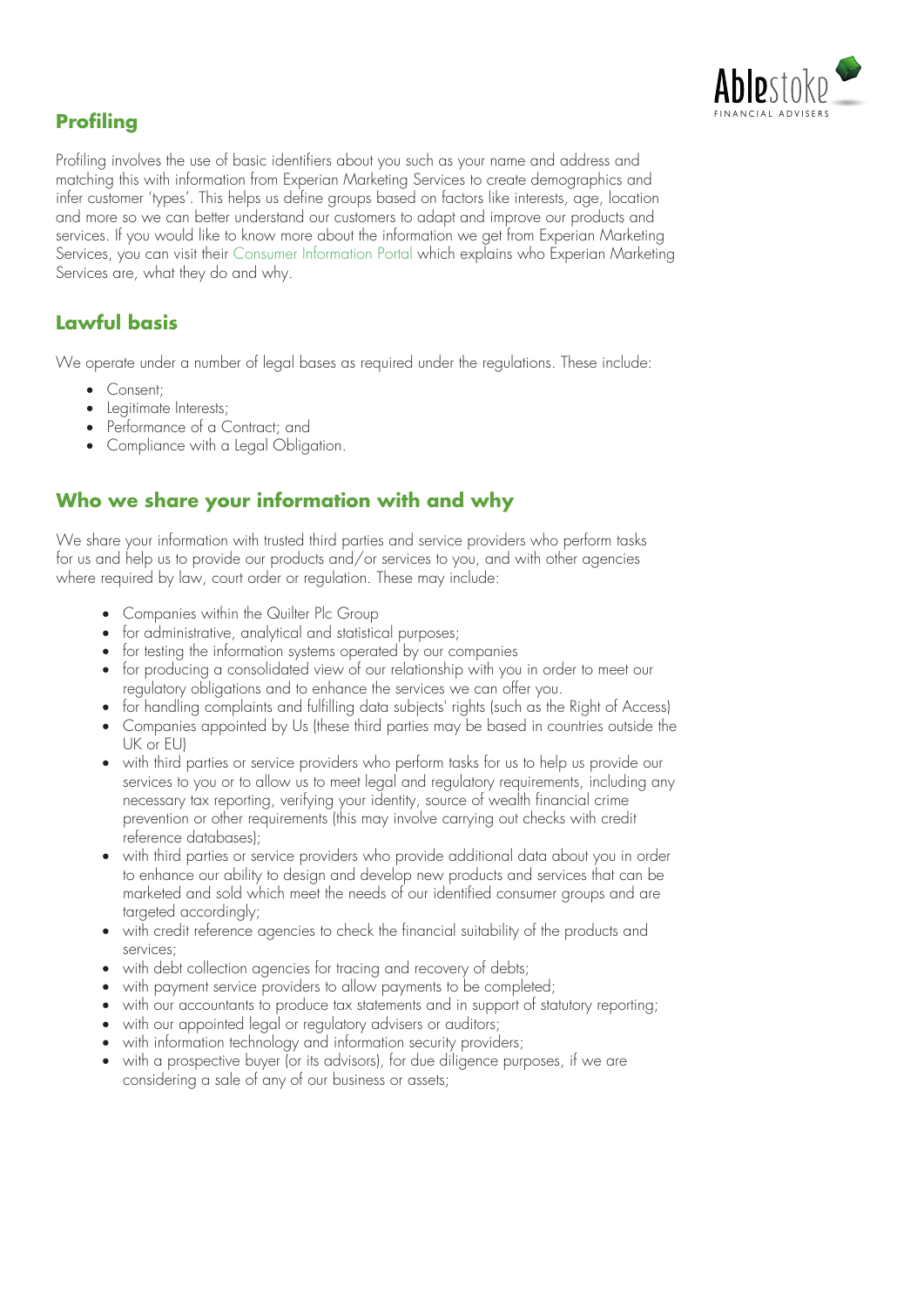

- with third parties or service providers to conduct market research on our behalf, to help us improve and develop the products and services we provide to you and our other customers;
- with third parties or service providers to conduct quality checks on the interactions between us, Quilter and you; and
- with any successor to all or part of our business. For example, in the event of a merger, acquisition, divestiture, change of control or liquidation of Ablestoke Financial Advisers or part of its business (or in anticipation of such an event), we may share your personal data as part of that transaction where required in order to fulfil our obligations in this Notice.
- Organisations and parties appointed by you or authorised by you
- with third parties where you have given your consent to receive marketing information;
- with your accountants to produce tax statements and in support of statutory reporting
- with an appointed discretionary asset manager or custodian to meet their legal or regulatory requirements; and
- with third parties or service providers who ask for that information in order to allow us to make investments on your behalf or to continue to provide our services to you.
- Statutory authorities
- with organisations, including the police authorities and fraud prevention agencies, to prevent and detect fraud;
- with regulatory or governmental agencies such as the UK Financial Conduct [Authority, UK Information Commissioner's Office and HM Revenue and Cus](https://www.fca.org.uk/)[toms](https://www.gov.uk/government/organisations/hm-revenue-customs):
- with professional bodies; and
- with other agencies where required by law, court order or regulation.

If you would like further information regarding the specific named recipients that we share data with, please contact us using the information in the "How to contact us" section.

## **How we keep your information secure**

We're committed to ensuring the confidentiality of the personal information that we hold, and we continue to review our security controls and related policies and procedures to ensure that your personal information remains secure.

When we contract with third parties, we impose appropriate security, privacy and confidentiality obligations on them to ensure that personal information is kept secure and prevented from unauthorised or accidental access, processing, copying, modification, erasure, loss or use.

If we work with third parties in countries outside the United Kingdom, we ensure these are countries that the UK Government and the European Commission has confirmed have an adequate level of protection for personal information, or the organisation receiving the personal data has provided adequate safeguards and agrees to treat your information with the same level of protection as we would.

We also utilise UK International Data Transfer Agreements and EU Standard Contractual Clauses for transfers outside of the United Kingdom or European Economic Area.

In limited circumstances, data may be accessed outside of the UK i.e. by employees when they travel. In these circumstances, we ensure there are appropriate information security measures in place to safeguard your information.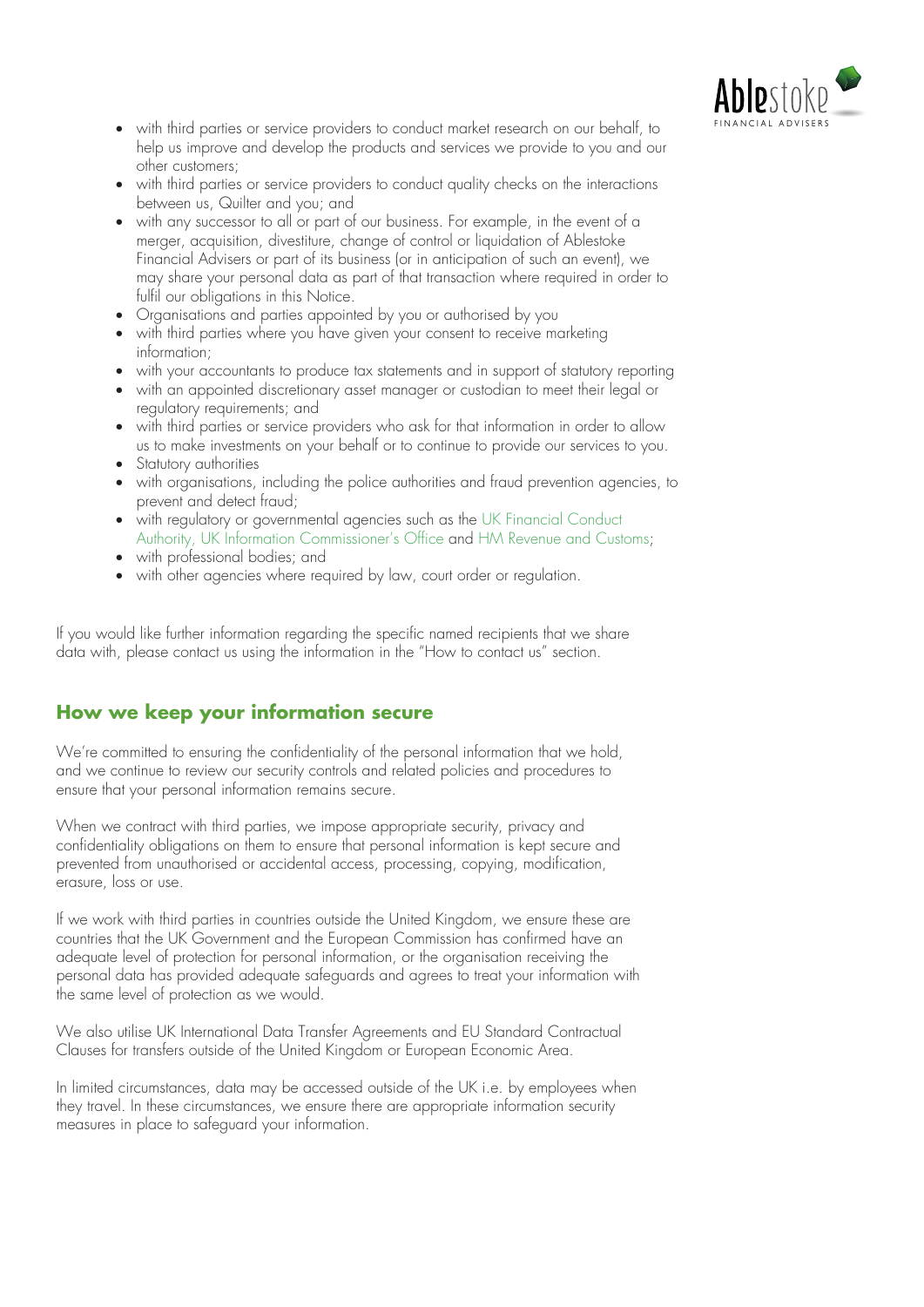

#### **How to manage your marketing consents**

You may give and withdraw consent to the receipt of marketing information at any time. If you wish to change your preferences regarding the receipt of marketing or other communications from us, the simplest way is to use the 'unsubscribe' link at the bottom of any marketing communication.

Alternatively, you can contact us using any of the mechanisms included in the 'How to contact us" section of this notice.

#### **How to contact us**

If you have questions about this notice, or need further information about our privacy practices, or wish to raise a complaint about how we have handled your personal data, you can contact our Data Protection team who will investigate the matter.

Quilter Financial Planning The Office of Data Protection Quilter Financial Planning, 85 Queen Victoria Street London, EC4V 4AB

Email: qfpdataguardian@quilter.com

### **How to complain**

If you are not satisfied with our response you can complain to our regulator: The Information Commissioner's Office (ICO)

Wycliffe House, Water Lane Wilmslow, Cheshire, SK9 5AF

Tel: 0303 123 1113 [http://www.ico.org.uk/concerns](https://ico.org.uk/make-a-complaint/)